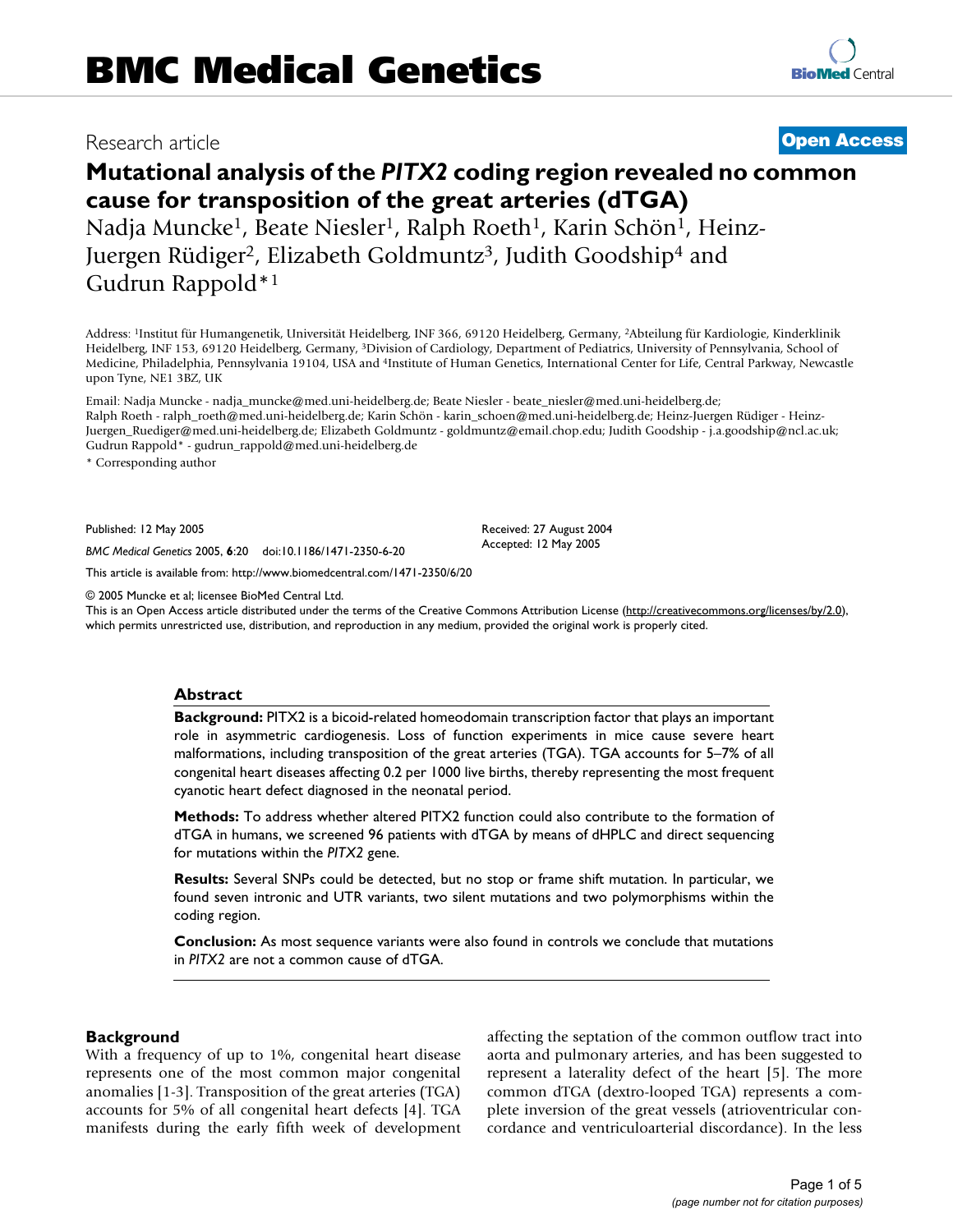common lTGA (laevo-looped TGA), both atrioventricular and ventriculoarterial discordance is present. Despite the high prevalence and clinical importance of TGA, we are just beginning to unravel the etiology of this heterogeneous disease. Up to now, three genes have been suggested to be involved in the etiology of dTGA in humans: *PROSIT240*, a novel *TRAP240*-like gene, has been recently isolated and several mutations are suggested to be responsible for a subset of TGA patients [6]. Isolated mutations in *ZIC3* [7] and *CFC1* (human CRYPTIC gene) [8,9] have also been detected in patients with TGA. *ZIC3* and *CFC1* have been shown before to be involved in laterality defects in humans [8,10]. However the total number of mutations detected so far within these three genes is not sufficient to explain the high incidence of dTGA and point towards strong heterogeneity.

As cardiac neural crest cells contribute to the formation of the outflow septum that divides the common outflow tract, an association between neural crest disturbance and TGA has been suggested. Extirpation experiments in chick could show that neural crest cells contribute to normal aorticopulmonary septation. Deletion of those cells causes malformation of the aorticopulmonary septum resulting in common arterial outflow channels or transposition of the great arteries [11,12]. Pitx2, a bicoid-related homeodomain transcription factor involved in eye, heart and craniofacial development and establishment of leftright asymmetry, is expressed in several tissues of the developing mouse embryo including neural crest derived organs [13]. In humans, *PITX2* haploinsufficiency causes Axenfeld-Rieger Syndrome (ARS), an autosomal dominant disorder involving ocular, dental and umbilical defects [14] and, in some patients with unknown mutations, also cardiac defects [15,16]. Most interestingly,

Pitx2 loss of function experiments in mice cause severe cardiovascular defects including transposition of the great arteries [17-20]. Kioussi et al. reported that Pitx2-/- mice, that survive up to E15, invariantly exhibit major cardiac outflow tract abnormalities, amongst which 30% show incomplete septation of the great arteries, that may develop with double outlet right ventricle (DORV) or transposition of the great arteries [20]. Deletion of the *Dvl2* gene [21], which is regulated by the same pathway as *Pitx2*, leads to the same severe outflow tract malformations, indicating a strong implication of this pathway in the outflow tract phenotype. These lines of evidence prompted us to investigate whether *PITX2* mutations in humans can also contribute to the etiology of TGA.

### **Methods**

### *Human subjects and genomic DNA*

Peripheral-blood samples were taken from healthy individuals and patients with simple dTGA after informed consent had been obtained, after approval by the institutional review board of ethics of the Medical Department of the University of Heidelberg and the Newcastle and North Tyneside Health Authority Joint Ethics Committee. Genomic DNA was prepared using the Puregene DNA Isolation Kit (Gentra, Inc., USA).

#### *PCR and mutation screening*

Amplifications were performed using the High Fidelity System (Roche) according to the manufacturer's protocol. Primers were designed according to the *PITX2* sequence gene bank accession number AF238048 and respective sequences are given in table 1. Mutation screening was performed using denaturing high performance liquid chromatography (DHPLC). A WAVE DNA-Fragment Analysis System (Transgenomic Inc., Cheshire) was used.

**Table 1: Primer pairs used for mutation analysis, covering the coding region of** *PITX2***.**

| exon           | primer name      | sequence $5'$ > 3'              | $T_\text{A}^\circ C$ | reference            |
|----------------|------------------|---------------------------------|----------------------|----------------------|
| $\overline{2}$ | PITX2-exon2for:  | tag tct cat ctg agc cct gc      | 60                   | Ref: [25] this paper |
|                | PITX2-exon2rev:  | gcg att tgg ttc tga ttt cct     |                      |                      |
| 3              | PITX2-exon3bfor: | ttg ctc ttt gtc cct ctt tct cct | 60                   | this paper           |
|                | PITX2-exon3brev: | cgg agt gtc taa gtt caa gca gca |                      |                      |
| 4a             | PITX2-exon4afor: | ccg cct ctg gtt tta aga tg      | 60                   | this paper           |
|                | PITX2-exon4arev: | gca aag acc ccc ttc ttc tc      |                      |                      |
| 4b             | PITX2-exon4bfor: | ctt gac act tct ctg tca gg      | $60/56/52*$          | Ref: [25]            |
|                | PITX2-exon4brev: | aag cgg gaa tgt ctg cag g       |                      |                      |
| 5.             | PITX2-exon5for:  | cag ctc ttc cac ggc ttc t       | 60                   | Ref: [25]            |
|                | PITX2-exon5rev:  | tte tet eet ggt eta ett gg      |                      |                      |
| 6              | PITX2-exon6for:  | gta atc tgc act gtg gca tc      | 65                   | Ref: [25]            |
|                | PITX2-exon6rev:  | agt ctt tca agg gcg gag tt      |                      |                      |

 $T_A$ : Annealing temperature

\* step down PCR was performed with three temperatures for 10/10/15 cycles.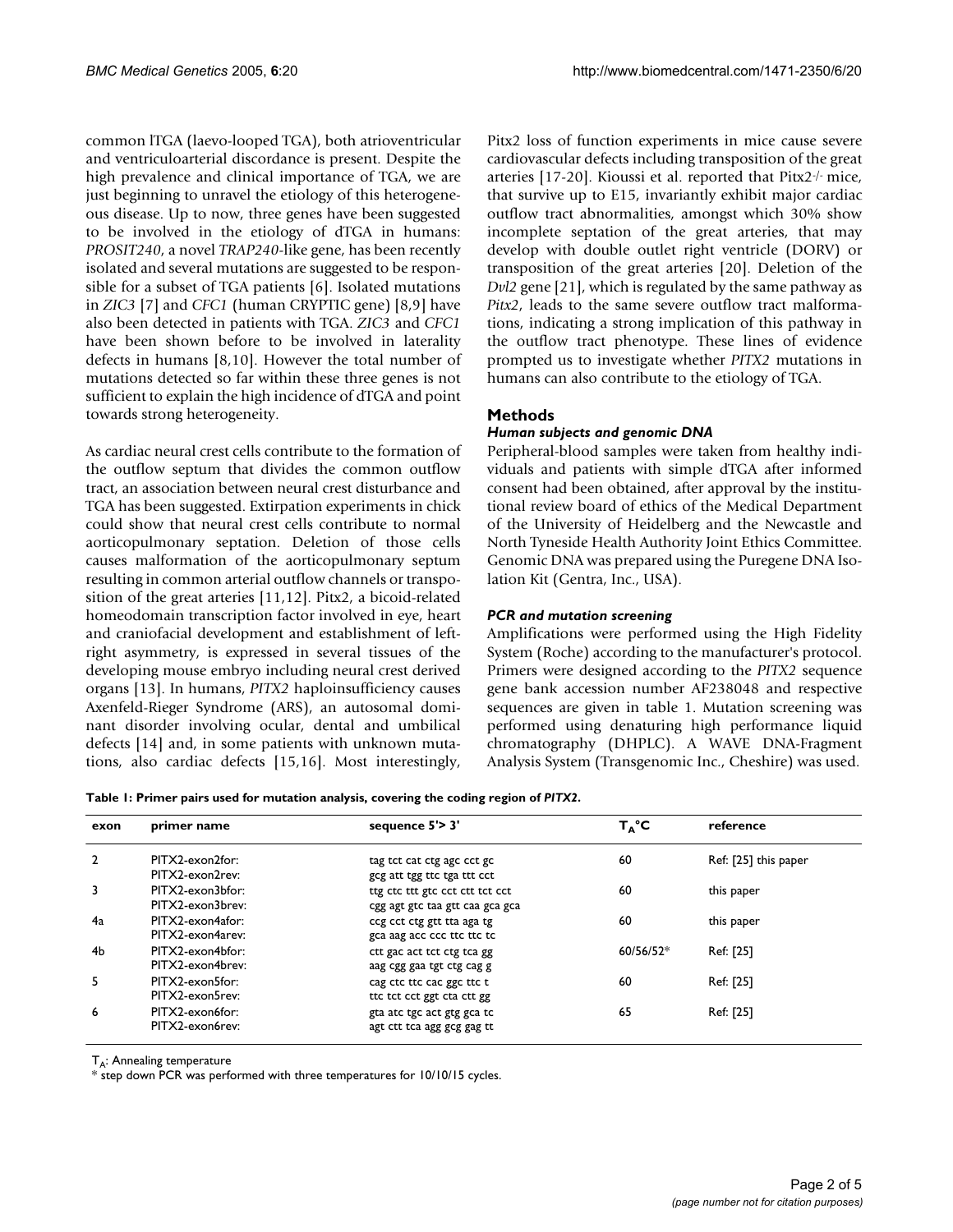

#### **Figure 1**

Schematic diagram of *PITX2* isoforms a, b, c and d. The genomic organization of the *PITX2* gene is given on top, exons are numbered, 5' and 3' UTRs of the different possible transcripts are indicated by striped boxes and the homeodomain is shaded in dark grey. Modified from Cox et al, 2002 [24]. The regions of the *PITX2* gene included in the mutational screening are indicated as orange bars at the very top of the scheme.

#### *Sequencing*

Sequencing was performed on a MegaBACE sequencer (Amersham Bioscience, Piscataway) using the DYEnamic™ ET terminator Cycle Sequencing Kit following the manufacturer's protocol. Sequencing reactions were performed on both DNA strands. Sequences were analyzed using the Clustal program (German Cancer Research Center, Biocomputing Facility HUSAR, Heidelberg).

#### **Results and Discussion**

96 patients with dTGA were analyzed for mutations in *PITX2* by DHPLC and direct sequencing. All coding exons of *PITX2* (exon 2 to 6, including both alternatively spliced exons 4a and b) were amplified by intron-specific exonflanking primers to screen exon-intron junctions (table 1, figure 1). Non-coding regions (exon 1 and the 3'part of exon 6), intronic regions beyond the intronic sequences covered by the amplification, and promoter elements were not examined. We identified seven intronic and UTR variants, two silent mutations and two polymorphisms within the coding region. Most of these variants were found also in similar frequencies in 100 control individuals and are therefore unlikely to be of functional relevance. The missense mutation detected in exon 4b (204C>A, P65T) most likely represents a polymorphic variant compared to the sequence in the database, as the heterozygous form was invariantly detectable in all tested patients and controls. This finding also excludes large deletions in the patients affecting the whole gene locus. Three intronic (IVS2+7A>G, IVS3+11G>T, IVS4a-62C>A) and one silent mutations (30G>C Ser10Ser) were not detectable in 100 controls. One variant in the 5'UTR (2– 40T>C) and one missense mutation (30C>T S27F) were only found once in control individuals (table [2\)](#page-3-0).

We report on the mutation screening of *PITX2*, as we considered it to be an interesting candidate gene for TGA due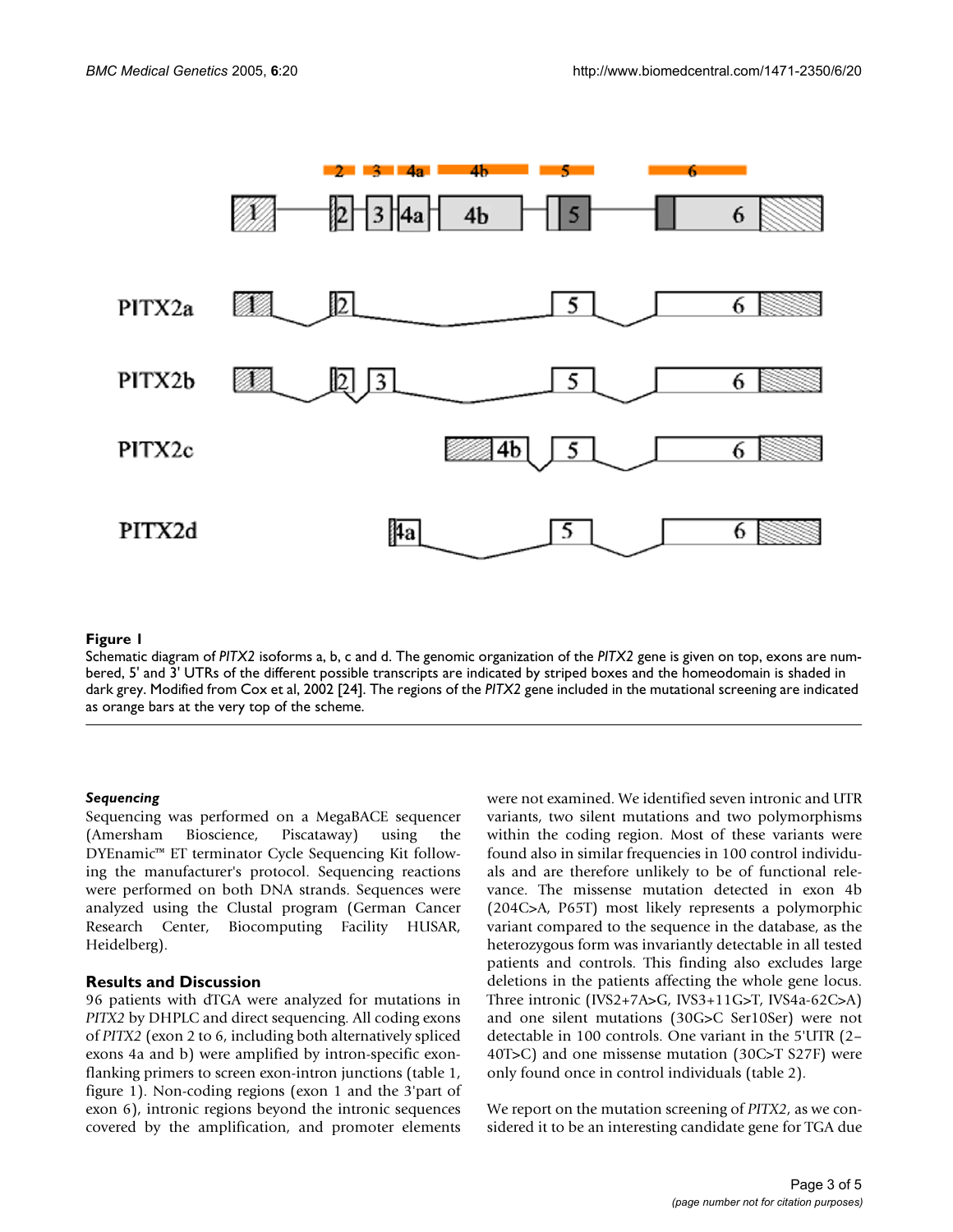| patients ( $n = 96$ ) |                            | controls              |                    |                  |
|-----------------------|----------------------------|-----------------------|--------------------|------------------|
| type of variation:    | specific variation         | variant frequency (%) | number of controls | frequency $(\%)$ |
| intronic/UTR          | 2-40T>C (5'UTR exon 2)     | 10(10.4%)             | 100                | 12(12%)          |
| variations:           | 2-18T>C (5'UTR exon 2)     | $0(0\%)$              | 100                | 1(1%)            |
|                       | $IVS2+7A>G (intron 2)$     | (1.04%)               | 100                | $0(0\%)$         |
|                       | $IVS2-106C>A (intron 2)$   | 17(17.7%)             | 100                | 20 (20%)         |
|                       | $IVS3+I1G>T$ (intron 3)    | (1.04%)               | 100                | $0(0\%)$         |
|                       | IVS4a+11G (intron 4a)      | 30 (31,25%)           | 100                | 39 (39%)         |
|                       | IVS4a-62C>A (intron 4a)    | (1.04%)               | 100                | $0(0\%)$         |
| silent mutations:     | 30G>C (S10S) (exon 2)      | (1.04%)               | 100                | $0(0\%)$         |
|                       | $63C > T$ (A21A) (exon 4b) | (1.04%)               | 100                | 2(2%)            |
| polymorphism within   | 30C>T (S27F) (exon 3)      | $0(0\%)$              | 100                | 1(1%)            |
| coding region:        | 204C>A (P65T) (exon 4b)    | 96 (100%)             | 100                | 100 (100%)       |

<span id="page-3-0"></span>**Table 2: Summary of** *PITX2* **sequence variations in the dTGA study cohort**

UTR: untranslated region

to its role in regulating asymmetric cardiac morphogenesis [22] and interesting data from mouse studies. Impaired Pitx2 function in mice leads to severe cardiac malformations [17-20]. It has been suggested that altered *PITX2* expression in the outflow tract could underlie either TGA or DORV [22].

*PITX2* comprises three major isoforms, formed by differential splicing or alternative promotor usage: *PITX2a*, *b*, *c*, as well as one minor isoform *PITX2d* (Fig 1). We have included all coding exons in our screening as all forms exhibit a differential expression pattern [18,19]. *Pitx2c* is of special interest, as only this isoform is asymmetrically expressed within the lateral plate mesoderm and the heart and governs asymmetric organ morphogenesis in a dosedependent manner [23,19]. Furthermore, the newly identified minor isoform, *PITX2d*, that in fact does not bind to DNA, was included in the study since it may influence expression levels of the other splice variants and also regulate the transcriptional activity of the major isoforms on protein level [24]. As only low amounts of PITX2 are required for normal cardiac development and as the different isoforms can possibly compensate for each other in some cell populations, it might require a combination of different sequence variants within different isoforms of the gene to dramatically reduce PITX2 function and therefore manifest a cardiac phenotype.

#### **Conclusion**

To address whether altered PITX2 function could also contribute to the formation of dTGA in humans, we screened the coding regions as well as exon-intron boundaries of the *PITX2* gene for mutations in 96 patients with dTGA. The majority of detected variants, however, were also

found in controls with comparable frequency. Three intronic and one silent mutation could not be detected in 100 controls. As they were only found once in the cohort of 96 patients and as none of the variants was found within the evolutionary conserved homeodomain, we consider them to be rare polymorphisms rather than functional mutations, although we cannot totally exclude the latter possibility. Further investigations will have to evaluate whether these sequence variants might change splicing processes. Due to the study design we can also not exclude mutations in the very 5'and 3' UTRs and within introns as well as the promoter regions of the gene. Nevertheless, we conclude that the detected mutations in *PITX2* are not a common cause of dTGA.

#### **Competing interests**

The author(s) declare that they have no competing interests.

#### **Authors' contributions**

NM designed the study, BN participated in the mutation analysis and drafted the manuscript, RR and KS performed PCRs and sequencing reactions. HJR, JG and EG provided patient care and collected blood samples. GR was involved in study design and supervision and finalized the manuscript. All authors read and approved the final manuscript.

#### **Acknowledgements**

We would like to thank D. Driscoll, Children's Hospital of Philadelphia, for support in collecting DNA samples. N.M. was supported by the Landesgraduiertenförderung, Baden-Württemberg, Germany.